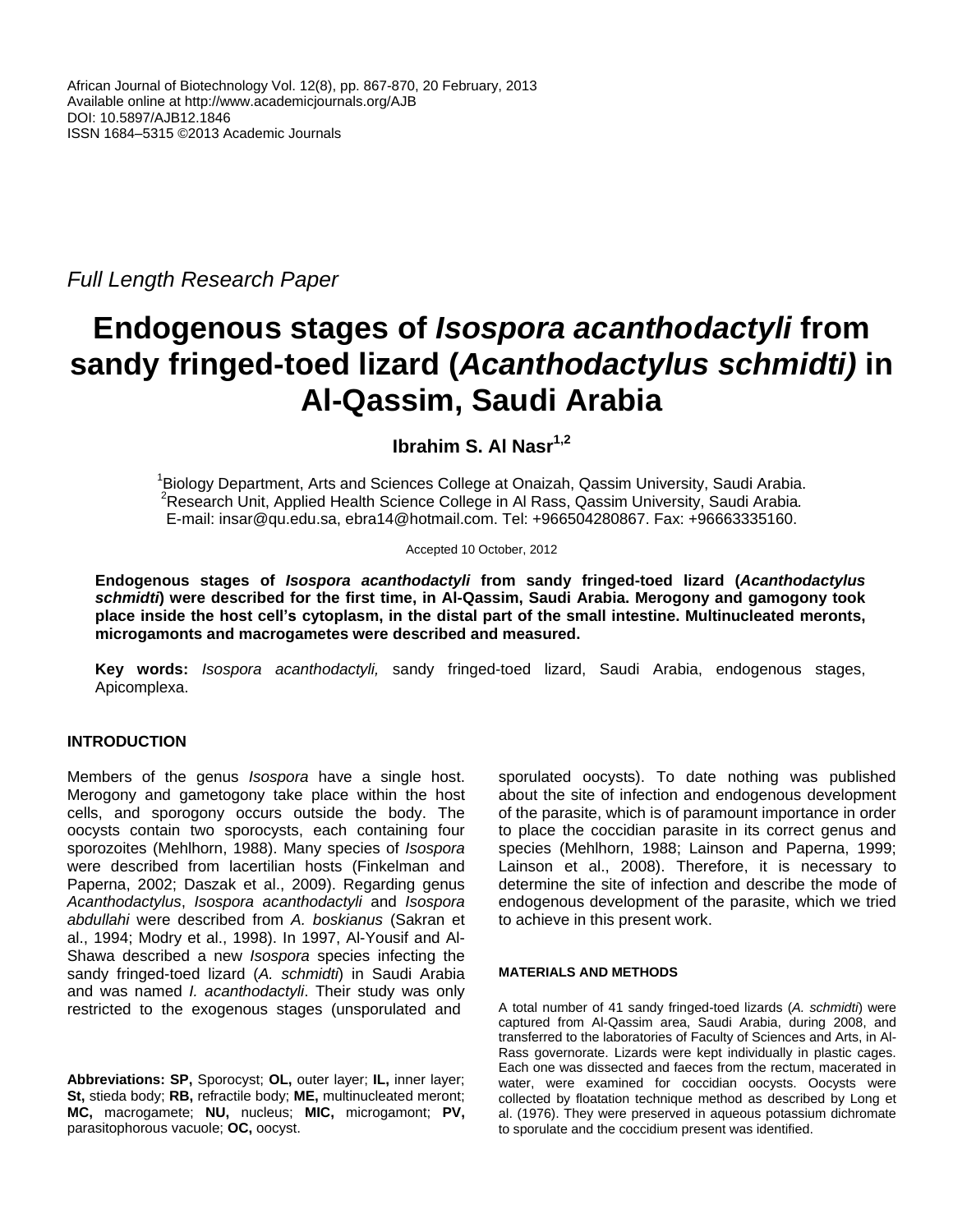

**Figure 1.** Subsperical, sporulated oocyst of *Isospora schmidti,* with two sporocysts (SP) and double-layered oocyst wall, outer layer (OL) and inner layer (IL). Sporocysts appeared with Steida bodies (St), Sporozoites with refractile body (RB). (Scale line =  $10 \mu m$ ).



**Figure 2.** Endogenous development of *Isospora acanthodactyli* from *Acanthodactylus schmidti*. (Scale line = 10 µm). A small stage of parasite, presumably, uninucleate meront surrounded by parasitophorous vacuole (arrow).

To determine the site of infection, infected alimentary canals were removed, cut into pieces and the mucosa of each piece was scratched and examined. Parts of the liver and gall-bladder were examined as well. The infected part was processed by routine technique. Sections stained with haematoxylin and eosin were examined and photographed with a photomicroscope (Olympus BX53, Japan) (Al-Nasr, 2003).



**Figure 3.** Endogenous development of *Isospora acanthodactyli* from *Acanthodactylus schmidti*. (Scale line = 10  $\mu$ m). Multinucleate meront (ME), with many nuclei distributed in its cytoplasm.

#### **RESULTS**

#### **Prevalence**

It was found that the percentage of infection was 10%  $(4/41)$ .

#### **Morphology**

Oocysts (OC) were sub-spherical, measured  $28 \times 25.5$ µm. The L/W ratio was 1.1 (1 to 1.2). They were surrounded by smooth double-layered wall, lack micropyle, oocyst residuum and polar granules. Sporocysts (SP) were ovoid measured  $14.1 \times 10$  (13.5 to 15  $\times$  9 to 10.5) µm. Steida (St) and substeida bodies were present. Dispersed, numerous small, rounded granules which represent sporocyst residuum were also present. Each sporocyst was found to contain four sporozoites (Figure 1). Multinucleated meronts (ME) were elongated, large in size and contained slightly large nuclei (NU) which were scattered in the cytoplasm. They measured 10  $\times$  7 (9 to 11  $\times$  6 to 8.5) µm (Figures 2 and 3). Microgamonts (MIC) were recognized by a large number of small nuclei, arranged at the periphery of their cytoplasm, and measured  $11 \times 9$  (10.3 to  $11 \times 8.1$  to 9.4) µm (Figure 5). Macrogametes (MC) were large in size and they were sub-spherical and contained two types of wall-forming bodies, arranged on the periphery of cytoplasm. Their nuclei were centrally located. They measured 10.5  $\times$  9 (9.7 to 11  $\times$  8.8 to 9.4) µm (Figure 4). Mature zygotes, filled with amylopectin were observed. They measured 16  $\times$  11 (15.5 to 16.2  $\times$  10.5 to 11.7) µm (Figure 6).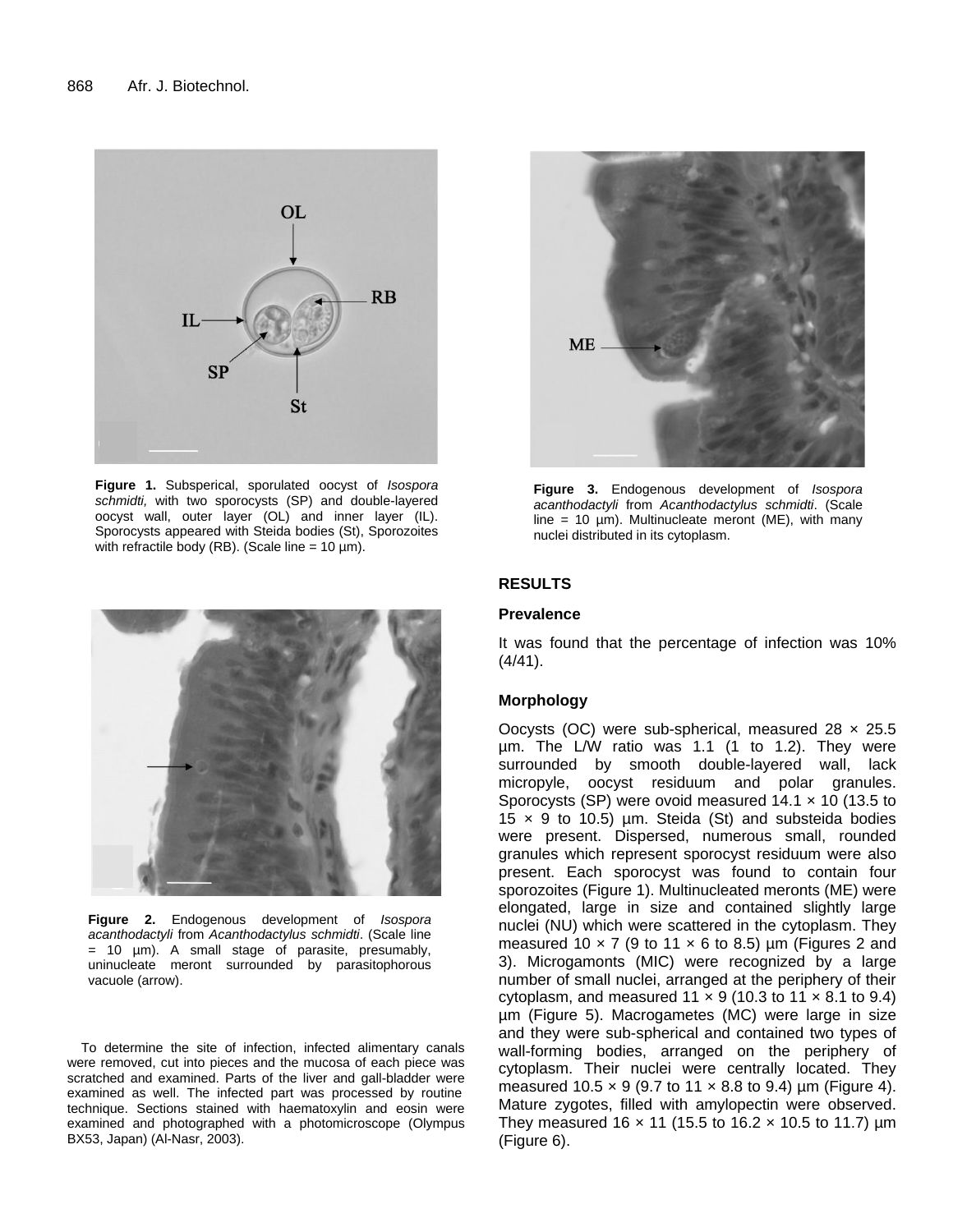

**Figure 4.** Endogenous development of *Isospora acanthodactyli* from *Acanthodactylus schmidti*. (Scale  $line = 10 \mu m$ ). Macrogametes (MC) with a central nucleus (NU) and wall-forming bodies at the periphery of its cytoplasm.



**Figure 5.** Endogenous development of *Isospora acanthodactyli* from *Acanthodactylus schmidti*. (Scale line  $= 10 \mu$ m). Microgamonts (MIC) with many fine nuclei (NU) surrounded by parasitophorous vacuole (PV).

#### **Site of infection**

Merogony and gamogony occurred in the cytoplasm of the host epithelial cells of the small intestine.



**Figure 6.** Endogenous development of *Isospora acanthodactyli* from *Acanthodactylus schmidti*. (Scale line = 10 µm). Oocyst (OC) filled with amylopectin, arrowhead showed newly-formed oocyst wall.

#### **DISCUSSION**

In the present work, the same description and measurements of oocysts, presence of oocyst residuum, steida and substeida bodies and sporocyst residuum were reported by Al-Yousif and Al-Shawa (1997). These descriptions similarities indicated that the parasite is *I. acanthodactyli.* Identification of a large number of recorded *Isospora* species have been based only on the morphological features of their oocysts, sporocysts and sporozoites, however further investigations concentrated on mode of development inside the hosts revealed that the parasites of reptilian hosts with oocysts of isosporan morphology are divisible into two distinct groups: those whose endogenous stages are intranuclear and those whose endogenous stages are in the host-cells cytoplasm.

Peculiarities of the endogenous development of reptilian coccidians previously included in the genus *Eimeria*, have led to their allocation into the genera *Choleoeimeria* and *Acroeimeria* (Paperna and Landesberg, 1989). Similarly, separation of isosporean species into two groups might occur according to development within their host cells (intranuclear or intracytoplasmic).

In the present paper, merogony and gamogony occurred within the host-cell cytoplasm at the distal end of the epithelial cells of the small intestine, this agreed with the *Isospora* species which develop in their host-cell cytoplasm, for example *I. ameivae* and *I. chalchidis*, but disagreed with the intranuclear species, *I. hemidactyli*, *I. stenodactyli* and other isosporeans developing within the